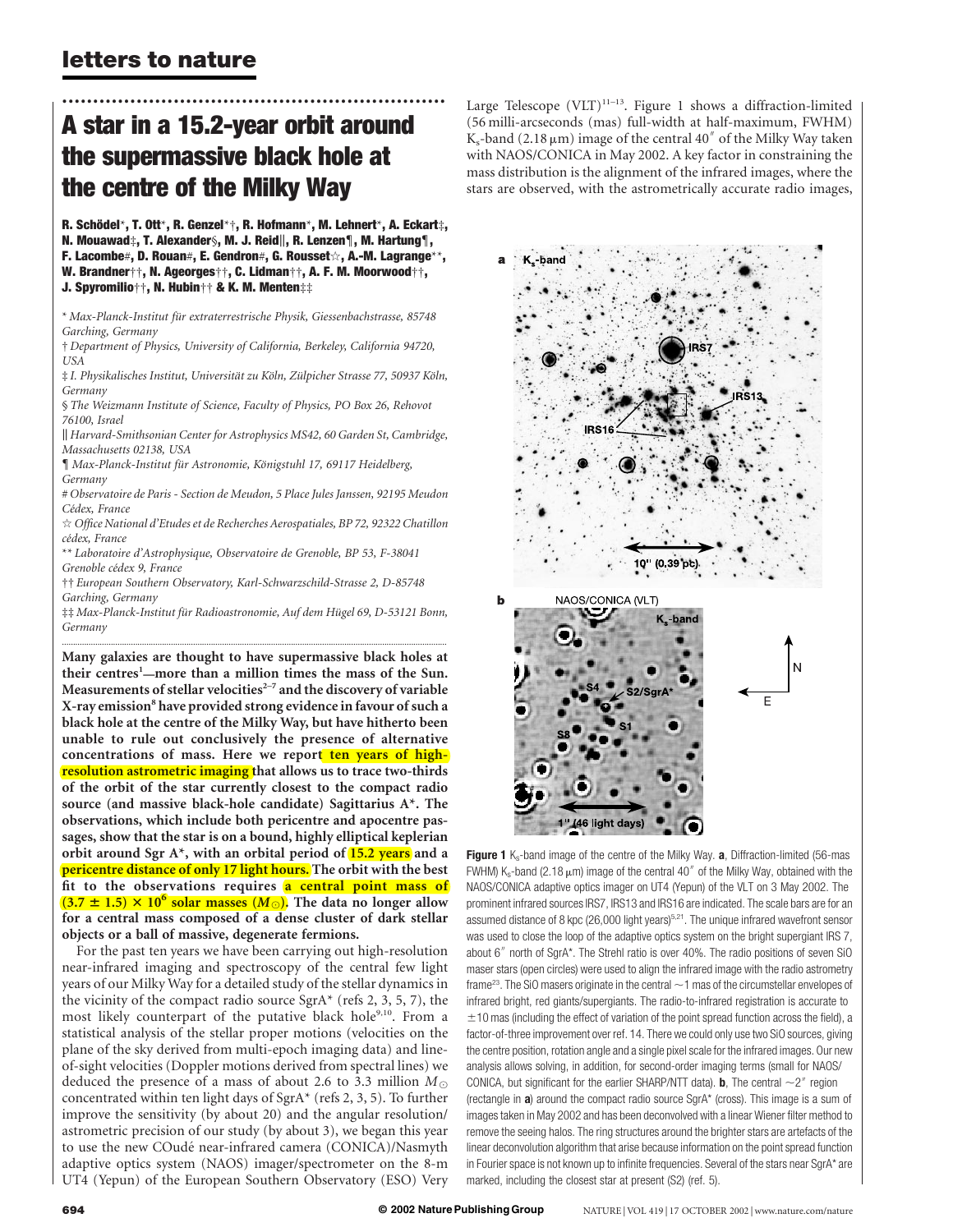where SgrA\* is observed. For this purpose we aligned our NAOS/ CONICA images with the astrometric grid using seven SiO maser sources in the field of view (circles in Fig. 1) whose positions are known through measurements with the Very Large Array (VLA) and the Very Long Baseline Array (VLBA) to accuracies of a few mas<sup>23</sup>. Having thus derived astrometric infrared positions for 2002, we were then able to compute exact stellar positions relative to SgrA\* (in right ascension and declination) for all epochs (including data taken with the SHARP camera at the ESO New Technology Telescope, NTT) between 1992 and 2002. The resulting position of the radio source SgrA\* on the infrared image has a  $1\sigma$  uncertainty of  $\pm$ 10 mas, or about a factor of three better than previously<sup>14</sup>. The new position of SgrA\* is around 50 mas east of the position given in ref. 14. In spring 2002 the orbiting star S2 had approached SgrA\* to within 10–20 mas, thus providing a unique opportunity to determine the mass a factor of 10–20 times more closely in than in previous work.

The first measurements of orbital accelerations for S2 and S1, the two stars closest to SgrA\*, were consistent with orbits bound to a central object of about 3 million  $M_{\odot}$ , but still allowed a wide range of possible orbital parameters<sup>6,7</sup>. Specifically, possible orbital periods for S2 ranged from 15 to 500 yr (ref. 6). With our new data, we are now able to determine a unique orbit for S2 from astrometric proper motions and provide strong constraints on the mass distribution on distances less than one light day. Figure 2 shows the measured 1992–2002 positions of S2 relative to SgrA\*. In spring 2002 we happened to catch the pericentre passage of the star, at which point the measured velocity exceeded  $5,000 \text{ km s}^{-1}$ , about



Figure 2 Orbit of S2 around SgrA\*. Orbit of S2, relative to the position of SgrA\* (large cross and circle, denoting the  $\pm$ 10 mas uncertainties of the infrared-radio astrometry). The filled small circles (with 1 $\sigma$  errors) between 1992 and 2001, and at 2002.50, denote the results of our speckle imaging with the SHARP camera on the ESO NTT<sup>5,7</sup>. The five open rectangles are the NAOS/CONICA data points on 2002.25, 2002.33, 2002.40, 2002.58 and 2002.66. The projection of the best-fitting Kepler orbit is shown as a continuous curve, with its main parameters listed adjacent to the orbit (see also Table 1). For determination of the orbital elements (Table 1) we used the publicly available Binary Star Combined Solution Package15, which computes best-fit orbits from position–time series (including their errors). Uncertainties in the derived parameters are determined from a covariance matrix analysis. The additional uncertainty introduced by the astrometric errors is of similar size and was estimated by letting the position of SgrA\* vary randomly within its  $1\sigma$  astrometric uncertainty limits and examining the change in the resulting orbital parameters. Because we do not know the line-of-sight velocity of the star, the sign of the inclination given in Table 1 is undetermined. The angle of the line of nodes (36 $\degree$ ) is counted east of north. The angle from node to pericentre is counted from the node in the northeast quadrant in the direction of the motion of S2.

eight times greater than 7.6 yr ago<sup>2,3</sup> when S2 was at apocentre. The S2 data points trace two-thirds of a closed orbit and are robustly fit by a bound keplerian orbit around a central point mass located at the position of SgrA\*. The parameters of the best-fitting orbit, along with their fit and astrometric errors, are given in Table 1. They were derived using the publicly available Binary Star Combined Solution Package<sup>15</sup>. For the nominal SgrA\* position, the uncertainties of the fit parameters are generally less than 10%. The additional uncertainty introduced by the astrometric errors is of similar size. The semimajor axis ( $a = 5.5$  light days) and orbital period (15.2 yr) imply a mass of  $(3.7 \pm 1.5) \times 10^6 M_{\odot}$  within the pericentre radius of 124 AU, or 17 light hours. The pericentre passage of S2 in April/May 2002 thus probes the mass concentration at around 2,100 times the Schwarzschild radius of a  $3 \times 10^6 M_{\odot}$  black hole. The pericentre distance radius of S2 is 70 times greater than the distance from the black hole, where the star would be disrupted by tidal forces (about 16 light minutes for a  $\sim$  15M  $_{\odot}$ , 7R  $_{\odot}$  star like S2; ref. 3). Because tidal energy deposition falls faster than the sixth power of the ratio of tidal radius to orbital radius, tidal effects near the perinigricon of S2 are expected to be negligible, consistent with its lack of infrared variability.

The remarkable consequence of the orbital technique is that the mass can be determined from a single stellar orbit, in comparison to the statistical techniques that use several tens to hundreds of stellar velocities at 10 to 300 light days from SgrA\* (Fig. 3). In addition, the orbital technique requires fewer assumptions than the other estimates (for example, equilibrium and isotropy of orbits), and thus is less vulnerable to systematic effects.

The Galactic Centre mass distribution resulting from all available data is well fitted by the combination of a (2.6  $\pm$  0.2)  $\times$  10<sup>6</sup>M<sub>O</sub> point mass (the supermassive black hole), plus the visible stellar cluster of core radius 0.34 pc, an outer power-law density distribution with exponent  $\alpha = 1.8$  and central density  $3.9 \times 10^{6} M_{\odot} \,\mathrm{pc}^{-3}$  (Fig. 3). If the central point mass is replaced by a Plummer mass distribution, which is the most compact one expected realistically (with a power-law index of  $\alpha = 5$ , in order to mimic the flatness of the observed mass distribution over three orders of magnitude in radius<sup>5</sup>), its central density would have to exceed  $10^{17} M_{\odot}$  pc<sup>-3</sup>, more than four orders of magnitude greater than previous estimates<sup>5-7</sup>. Such a Plummer distribution would be appropriate if the dark mass consisted of a dark cluster of low-mass stars, neutron stars or stellar black holes. The maximum lifetime of such a cluster mass against collapse (to a black hole) or evaporation would be less than a few  $10^5$  yr (ref. 16), clearly a highly implausible configuration. Further, theoretical simulations of very dense, corecollapsed clusters predict much shallower, near-isothermal density distributions ( $\alpha \approx 2$ , see discussion in ref. 3). We conclude that such a dark cluster model can now be safely rejected. Our new data also robustly exclude one of two remaining 'dark particle matter' models as alternatives to a supermassive black hole, namely a ball of heavy (10–17 keV  $c^{-2}$ ) fermions (sterile neutrinos, gravitinos or axinos) held up by degeneracy pressure<sup>17,18</sup>, which in principle could account for the entire range of dark mass concentrations in galactic

| Table 1 Derived orbital parameters for S2                  |         |               |                    |
|------------------------------------------------------------|---------|---------------|--------------------|
| Parameter                                                  | Value   | Formal error* | Astrometric errort |
| Black hole mass (10 <sup>6</sup> $\times$ M <sub>o</sub> ) | 37      | 1 N           | 1.1                |
| Period (years)                                             | 152     | 0 R           | O 8                |
| Time of pericentre passage (years)                         | 2002.30 | 0.01          | 0.05               |
| Eccentricity                                               | 0.87    | 0.01          | 0.03               |
| Angle of line of nodes (degrees)                           | 36      | 5             | 8                  |
| Inclination (degrees)                                      | $+46$   | З             | З                  |
| Angle of node to pericentre (degrees)                      | 250     | 4             | З                  |
| Semi-major axis (mpc)                                      | 4.62    | O 39          | 0.43               |
| Separation of pericentre (mpc)                             | 0.60    | 0.OZ          | O 15               |

\*The 1 $\sigma$  errors result from the orbital fit.

†The errors due to the 10-mas astrometric uncertainty. See Fig. 2 legend for a description of the angles and of the errors.